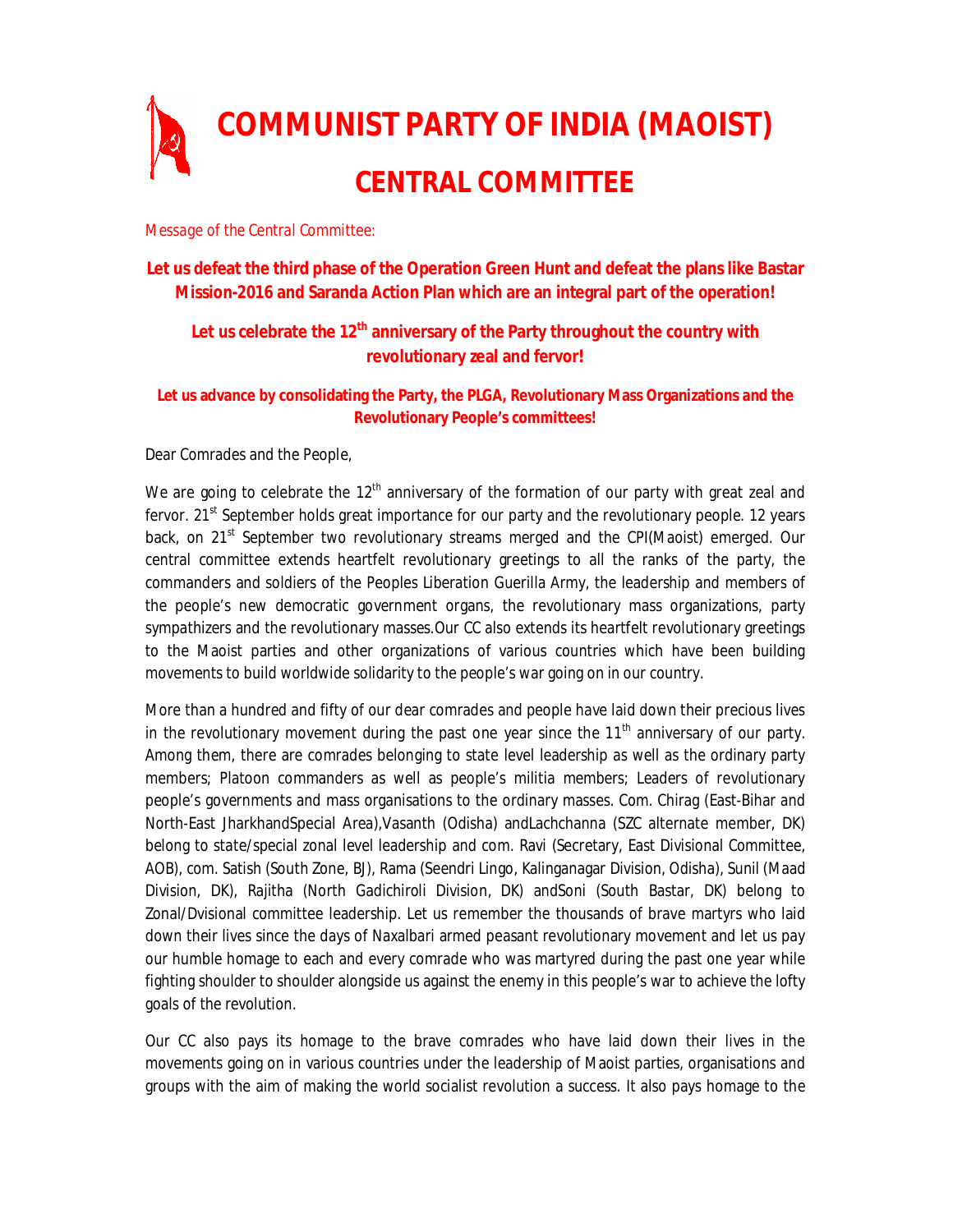true democrats like BD Sharma, who remained a steadfast friend of our party and the new democratic revolution going on in the country and wished for its success.

In the past ten months since the  $11<sup>th</sup>$  anniversary of our party formation, party cadres, PLGA soldiers, revolutionary people's committees and revolutionary and democratic organisations, the masses of our country and especially those in the movement areas, under the leadership of our party, have been valiantly fighting against the anti-people and pro-imperialist social, economic, political, military, cultural and environmental policies and especially against the Operation Green Hunt that the fascist ruling classes have been implementing most cruelly with the aid of the imperialists. The sacrifices of those martyred in this resistance war are most valuable, ideal and to be emulated. They have laid down their lives for a new, justified and equitable society where there is no inequality, discrimination and exploitation of a human by another human. On the occasion of the  $12<sup>th</sup>$  formation day of our party, let us pledge with clenched fists that we shall march forward steadfastly and with determination in the path illuminated by them and fulfill their dream of achieving a new world. We extend our deep condolences to all the family members, relatives and friends of these martyrs and promise that the CC shall stand in firm support of them.

The CC hopes that our co-fighters who were injured in the battle will recover soon and become active participants again in the revolutionary movement. Let us put before the party ranks, PLGA forces and the broad masses the victories achieved by our party due to the sacrifices made by the martyrs and strive to increase their active and militant participation in the people's war.

#### Our victories:

PLGA has been fighting the mercenary police and paramilitary forces of the exploitative ruling classes under the leadership of the party to complete the central task of developing the PLGA into PLA and Guerilla Warfare into Mobile Warfare so as to develop DK and BJ into liberated areas. It is also fighting to protect the party, movement, people and people's revolutionary government organs and to achieve more victories. On the other hand, the enemy forces have been unleashing state violence and white terror in various forms with its Low Intensity Conflict (LIC) policies. They are attacking the villages and the people in a big way and killing people, assaulting women sexually, and destroying the property and the crops of the people. They are trying to create rifts among the people. They are suppressing the people with iron boots to smother the aspirations of the people for new democracy, for socialist society and to scuttle their collective spirit. Independent journalists who have been trying to bring out the facts about the state terrorism and the police atrocities are branded as Maoists and implicated in false cases and/or forced out of conflict areas. The PLGA, under the guidance of the party and with the help of the revolutionary masses, has taken up various Tactical Counter Offensive Campaigns to confront this counter revolutionary war that the enemy forces are conducting as a part of the Operation Green Hunt. At Kala Pahad (Palamu, Jharkhand), Dabbakunta (Sukma, Chattisgarh), Malewada (Dantewada, Chattisgarh) and ChakkarBandha (Aurangabad, Bihar) considerable damage was done to the enemy forces. PLGA soldiers are continuing their resistance in Chattisgarh, Odisha, Maharastra, Telangana, AOB, Jharkhand, West Bengal and Western Ghats by conducting various small and middle level tactical offensive actions. More than 60 police personnel were killed and nearly 140 police were injured in various guerilla zones and red resistance areas throughout the country.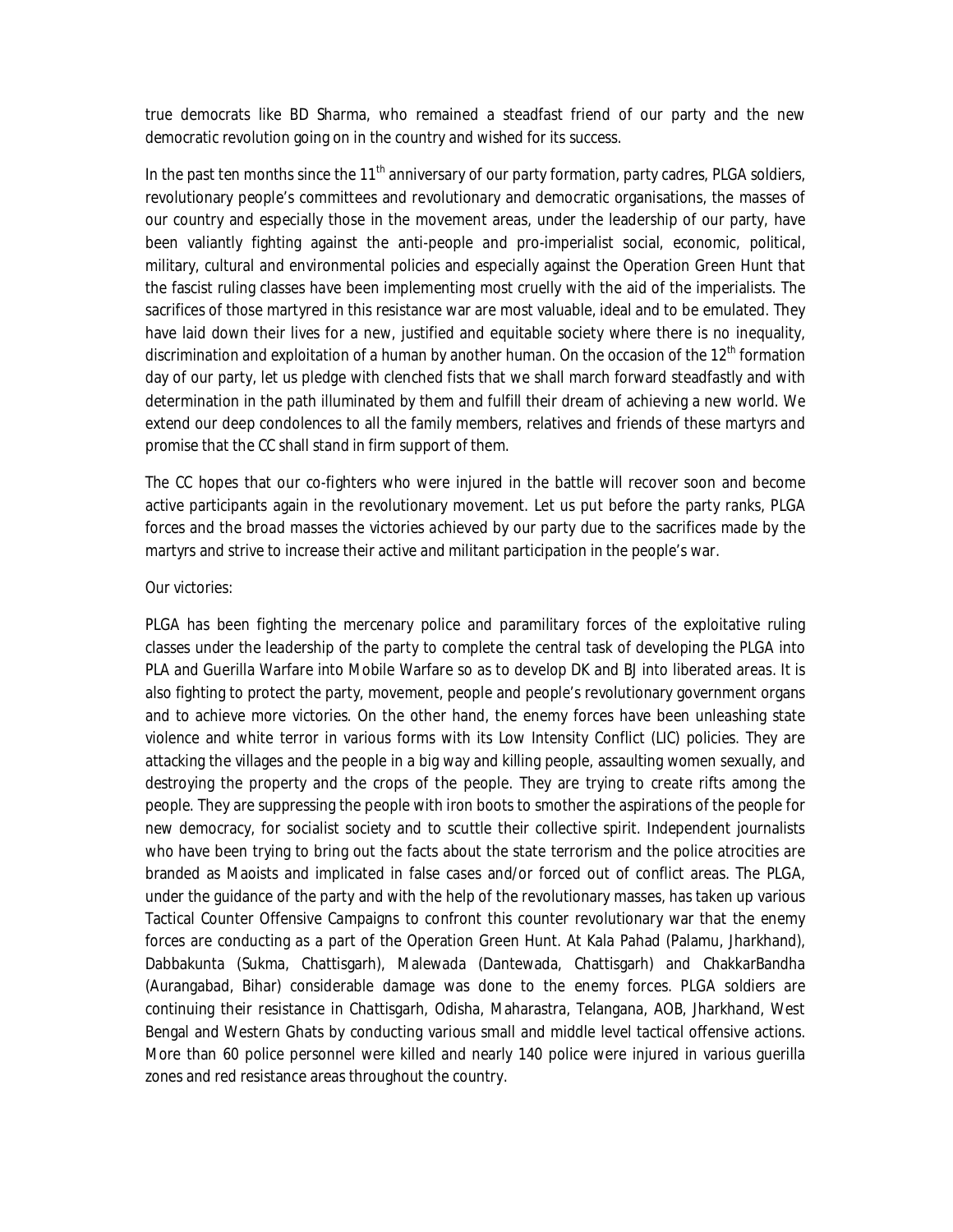The party plena at various levels have reviewed and drawn conclusions that two year task of Bolshevization (Study and Application) have been yielding some positive results in the expected ways. In some areas they have taken decisions to conduct the campaign for one more year. The leadership at the higher level has resolved to enhance their theoretical and political level and to bolshevize themselves as per the rapidly changing circumstances. We have decided to conduct social survey as part of this. We have taken up field level studies about the relative changes that have taken place in the past one decade in production relations. The leadership of various levels has discussed the class analysis reports collectively. They have come to a conclusion that the living standards of the people in the revolutionary movement areas has improved.

From 2011 onwards, a co-operation movement is going on for 'land leveling-plot making and increasing production by providing irrigation' under the leadership of Revolutionary People's Committees (KrantikariJanatanaSarkar) that our party is building at various levels. This campaign is going on every year for 15-20 days. This is being done on class basis wherever the JanatanaSarkars are working and has turned this practice into a revolutionary tradition. This is winning the hearts of the people. Police and the paramilitary forces have resorted to severe attacks in the months of January and February of 2016 to disrupt this campaign. Police fired upon the people at the place of work and killed two villagers and injured two. In spite of this, revolutionary masses completed this campaign by the People's Power Day (February 10) and achieved their targets. In the midst of severe attacks also, on an average, about 1,50,000 women and men participated in this campaign daily. This denotes its mass character. This campaign is taken up in the movement areas of AOB and Odisha also.

JanatanaSarkars have concentrated on agriculture, people's education and health services, the defense of JanatanaSarkars and small industries. JanatanaSarkars have to also look after the tasks of getting the arrested comrades released, rendering economic help to their families, protecting the forests and growing them further etc. In the light of severe drought conditions in our struggle areas revolutionary mass organizations and RPCs have taken up drought relief measures to provide relief to the people. We have also collected donations from various sections of people like employees, democrats, sympathizers of the revolutionary movement in various forms and distributed.

In the revolutionary movement areas, and especially in Eastern and Central India, central and state governments have signed MOUs with MNCs and CBBs like Tatas, Essar, Mittal, Jindal, Neco, Vedanta, Posco for various projects like mining projects, huge dams, reserved forests and parks, mega steel plants, thermal power plants, open cast mines, railroads etc. Powerful people's resistance movements are going on against these MOUs and against the thousands of police forces deployed for enforcing the MOUs. With the result, many MOUs were stopped from being implemented. In the border areas of Tamil Nadu, Karnataka and Kerala anti-displacement movements are taking birth. The displacement problem in the country is an issue of the very existence question of the people, especially of the moolvasis. Ultimately it is the land question. That is the reason why the people in the whole country agitated against the anti-people land acquisition policy brought forward by the Modi government. The Odisha government and its mercenary forces are cruelly killing the people to suppress the anti-displacement movements. Our party is leading these people's movements uniting with pro-people forces and organizations on a broad basis.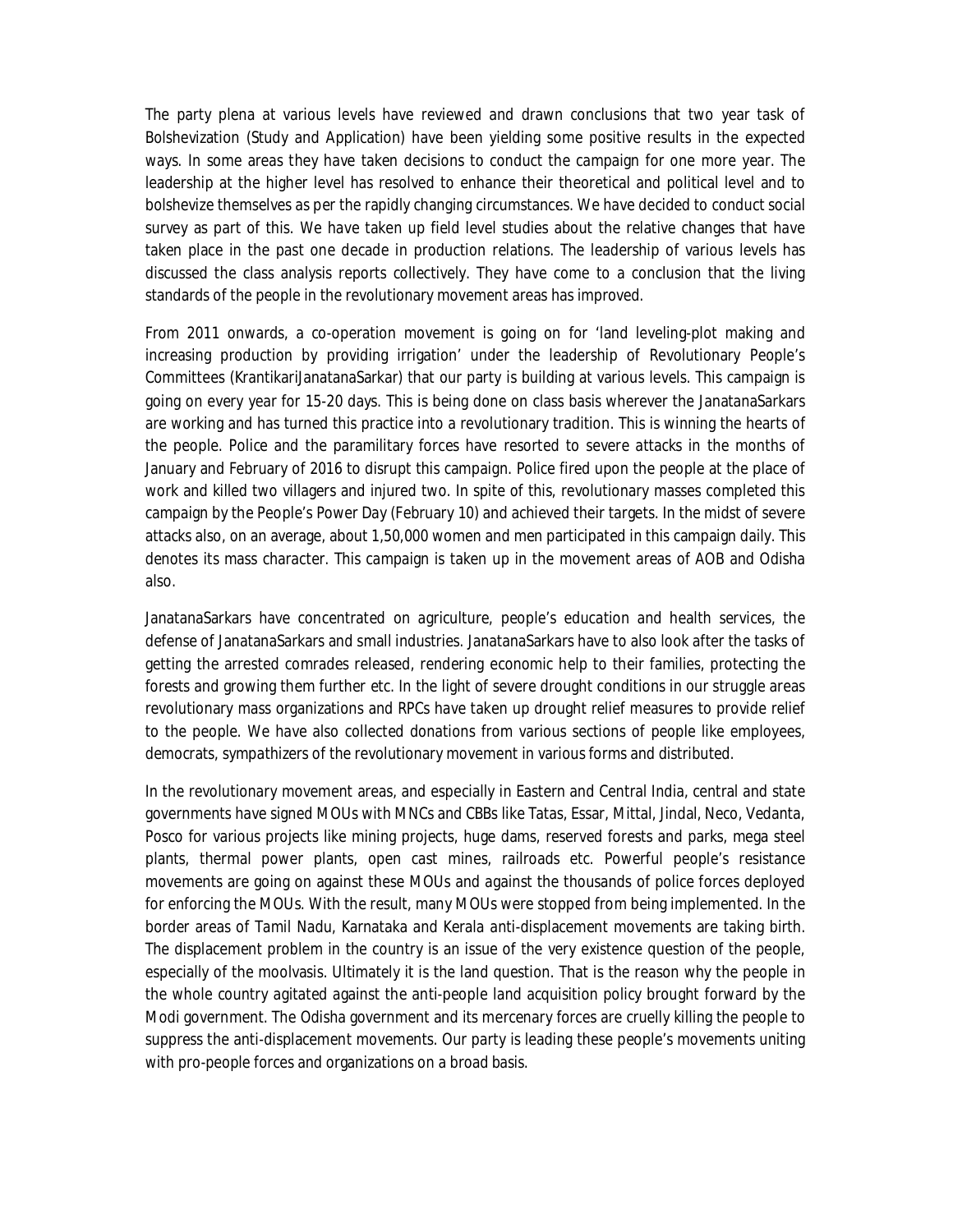Democratic organisations, religious minorities and dalit and adivasi people in our movement areas are coming forward to unitedly fight against the Brahminical Hindu Fascism. The people in these areas are not taking lying down the practice of hegemonic and murderous politics by the saffron terrorists (Sangh Parivar), who, with the help and aid of the state, are acting above any law and the constitution. On the other hand, students, workers, women, revolutionary and progressive writers, artists and singers and progressive journalists are striving to arouse people's consciousness against the Brahminical Hindu Fascism. Our party has stood in solidarity with them. We have been putting in our efforts to build them into united movements.

The ruling classes have announced about a decade back that the Maoists are the biggest threat to the internal security of the country. They have declared a war on the people in the areas of the Maoist movement. They have deployed nearly five lakh police and paramilitary forces. Drones and half a dozen helicopters of the air force are guarding from the skies. By the end of 2015, the Indian government permitted to conduct aerial attacks. This has to be seen as a turning point in the Indian revolutionary movement. Garuda Commandos of the air force are conducting rehearsals for aerial attacks, thus terrorizing the people. The fake encounter killings of the struggling people by the police have increased. The police are virtually immune to any atrocities on women also. Mercenary police are resorting to cruel torture of the people. They are rubbing chilli powder and salt on people. They are tying rope to the hands and then dragging the people on road by tying them to vehicles. Women's breasts are squeezed by the police. In ChinnaGelluru, PeddaGelluru, Budigin, Pegadapalli, Kunna and other villages, they resorted to inhuman assaults on women. Under the leadership of SRP Kalluri, the IG, Bastar,Chattisgarh, the central and state police and commando forces are resorting to barbaric atrocities on people. Even though the Amnesty International has faulted the police for not informing about the arrest of the people to their kith and kin,the central and state governments are not caring. Democratic people are raising their voice against these fascist atrocities, both nationally and internationally. Intellectuals, democratic forces, civil rights and human rights activists, adivasi well-wishers, journalists,lawyers, women's organizations and various parliamentary parties that are working locally other than the BJP are coming forward to conduct fact finding about these atrocities and condemn them. Raman Singh and Modi and their police are unable to bear this. Police goondas have resorted to physical attacks on SoniSori, the leader of the AamAadmiParty.D.M.Avasthi, the DG, Naxals is dismissing all this as mere false propaganda to defame the police and branding all the forces that stand on the side of the people as Maoists.Sukma district sessions judgePrabhakarGwal was dismissed from service by the government as he was not delivering judgments in the Maoist cases as per the diktats of the district collector of the Sukma district. He came out with the allegation that there is a threat to his life.

State violence and the white terror are going on in an unprecedented level in all the movement areas in the states of Chhattisgarh, Maharashtra, Bihar, Jharkhand, West Bengal, Asom, Odisha, Andhra Pradesh, Telangana, Tamilnadu, Karnataka, Kerala, Madhya Pradesh and Uttar Pradesh.

The third phase of Operation Green Hunt is creating an objective basis for the unification of propeople forces. Basing on this, the party has been striving for the past one year to build people's movements and people's resistance movements against operation green hunt by uniting workers, peasants, students, women, revolutionary intellectuals, democratic, patriotic and pro-people forces and the well-wishers of the adivasis.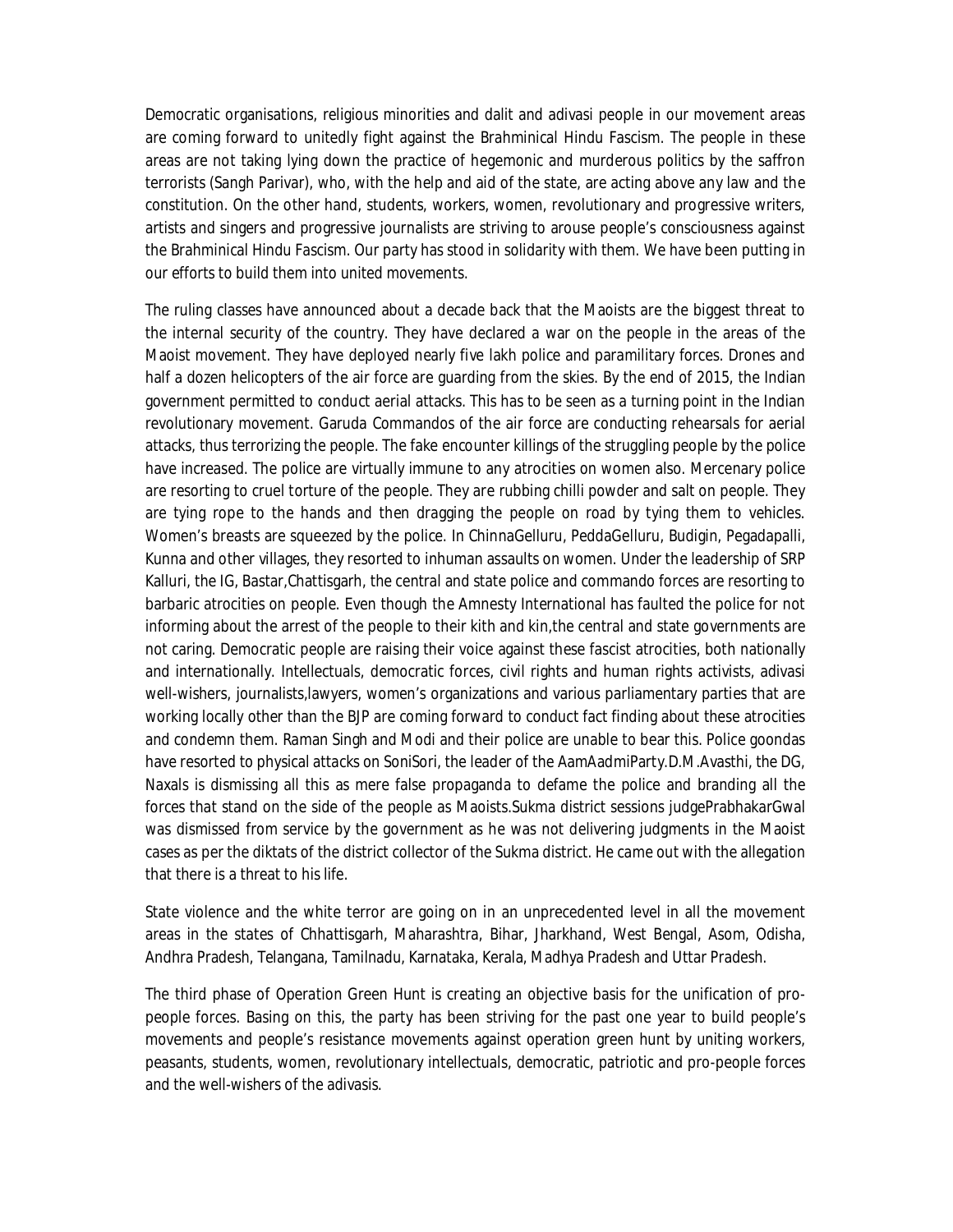#### Dear Comrades and Friends!

Indian ruling classes and especially the Brahminical Hindu communal forces that are in power in the garb of parliamentary democracy or in other words, the state terrorism and the 'saffron terrorism' are carrying out a very cruel attack on the revolutionary movement with the help of the imperialists.

The enemy no.1 of the people of the world, America, is facing severe problems within and without. This country is mired in a debt of 20 trillion dollars, as the most indebted country. In order to continue its hegemony as the world police, the US is expending hundred billion dollars a year to maintain hundreds of military bases, in strategic areas in 70 countries. This is triggering anger in the people of those countries. It is sparing no efforts to counter China which is emerging as a competitor worldwide. It has taken up many military actions to continue the tensions in the South China Sea. The competition is growing between the US, China, Russia and the other imperialist countries, to plunder the oil riches in 20 Arab countries of North Africa and West Asia. In the name of defending the people, deposing the dictators and decimating the terrorist groups, the US, France and the NATO armies are destroying these countries inblazes of war. As per the estimates of the UNO, more than three hundred thousand people have been killed so far in the war of Syria. Because of this war, hundreds of thousands of people are forced to flee to Europe as immigrants. They are encountering untold miseries. Scores of people are losing their lives while attempting to cross the Mediterranean Sea. Hundreds of civilians are losing their lives in the drone attacks carried out by the US and other imperialist countries in Pakistan, Afghanistan, Palestine, Yemen, Iraq, Libya, Somalia, Syria and Philippines. With such policies, the US is increasingly incurring the wrath of the people of the world.

The US is also suffering from many internal problems. It is forced to cut down on the welfare expenditure. All sections of the people are resorting to strikes on their issues. About 40 million people (nearly 12%) are living on food coupons. The government is forced to take new loans to pay the salaries of the employees. The African-Americans who are living there for centuries are facing a lot of discrimination. In 2015 alone, nearly 600 black people have been killed. The black people are raging with vengeance. They are also resorting to armed attacks on the police officers there. Thousands of people in scores of cities took out rallies to condemn this. Thus the unrest is increasing among the American people.

The situation of the other imperialist and industrial countries is no better than that of the US. Greece is unable to overcome the debt crisis which it is mired in. In France, workers' strikes on the one hand and the attacks of ISIS on the other are continuing and the policies of the government are losing the confidence of the people. People are suffering from unemployment, cut in the pension funds and welfare funds etc. It is true that the exit of Britain from the EU is an expression of the people's aspirations, but it is also a reflection of the growth of the rightist forces. The mobilization and struggle of the people on their issues is growing in Europe also.

With the result, the crisis of the world imperialist system is bound to increase and lead a severe conflict among the imperialist forces and exacerbate the competition to divide the world market among them.

### **Comrades,**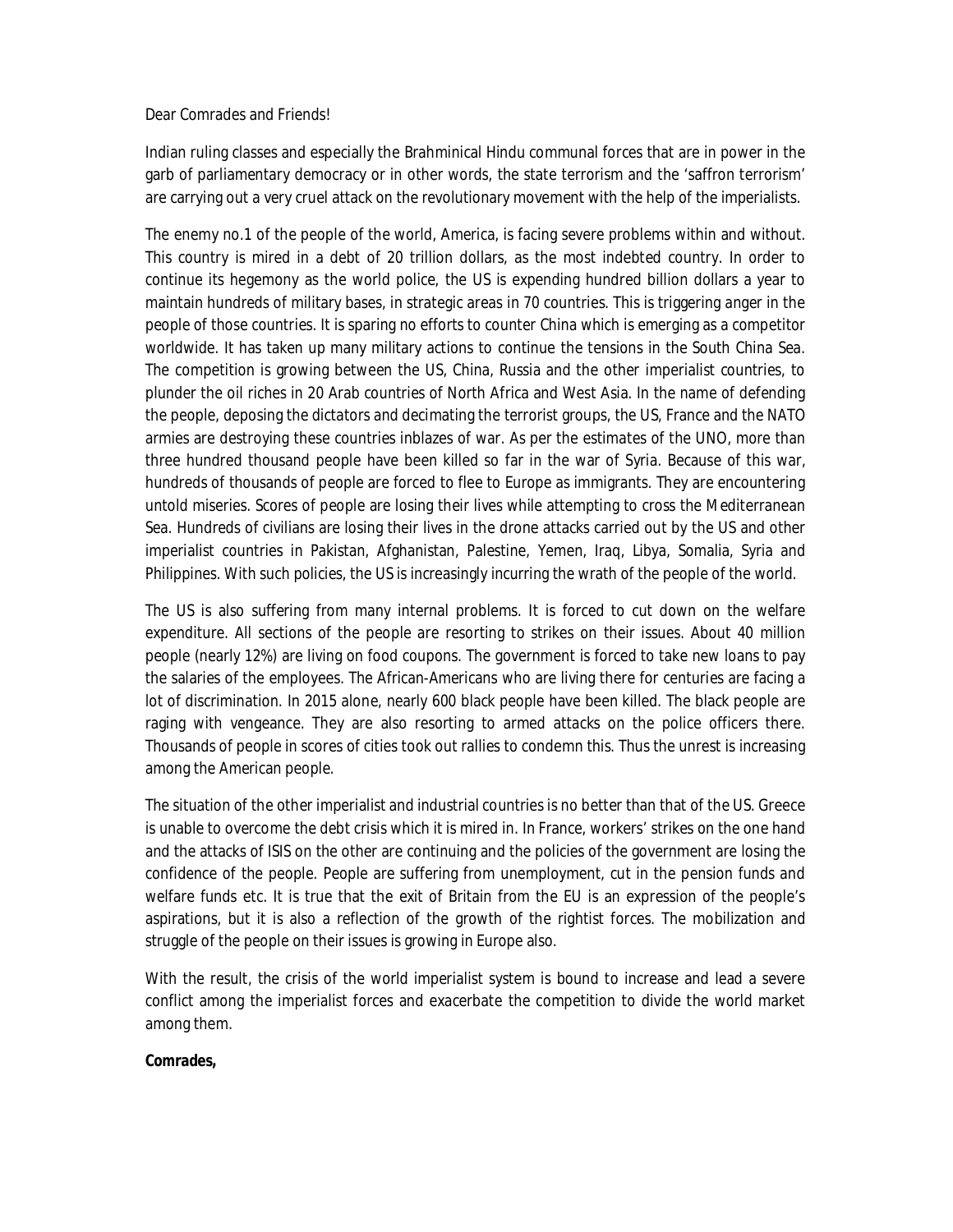The economic and financial crisis that is continuing in the imperialist countries since 2008 is creating a turmoil in the all the countries of the world and creating a huge social crisis. This is giving rise to many movements of workers, oppressed people and oppressed nationalities. Imperialists are instigating a cocktail of fascism, religion and jingoism to suppress these movements, people and the people's politics. The communal forces which are in power at the center are,on one hand, instigating cultural jingoism and resorting to fascist attacks and on the other, implementing vision-2020 to fulfill the interests of the corporate forces and thus destroying the economic system of the country.

When the NDA-I, under the leadership of BJP, was in power earlier, it had come out with Shining India. Now it has unleashed a propaganda blitzkrieg with the slogan 'Make in India'. Modi and co. has brought forward various schemes like smart cities, start-up India, stand-up India, MUDRA yojana, digital India, skill India, RURBAN etc. as part of vision-2020. To implement these pet projects, to restructure the whole Indian economy to serve the interests of the imperialists and big comprador bourgeoisie and landlords, Modi has established NITI (National Institute for Transformation of India) in the place of planning commission. With the funds provided by these plans, they have devised plans to get rid of the Maoists. They are using these funds to suppress the revolutionary movement going on under our leadership.Modi has toured more than 40 countries and has signed hundreds of MOUs with corporate big shots to pillage the wealth of our countries. Indian economy is being tied up strongly with the American economy, ever since Modi has come to power.

Hindutva forces are acting as per their whim, ever since the BJP has assumed power at the center. They are forcing the people of other religions to accept that 'Hindu traditions and customs are national heritage'. Saffronising education is going on in the BJP ruled states for quite a long time. In Modi ruled Gujarat schools, they are teaching the  $5<sup>th</sup>$  class students the theory of Savarkar that, the 'Vedic Hindutva is at the roots of Indian civilization'. The tenth students are being taught that the Varnashrama Dharma is the biggest boon given by the Aryans. Vidya Bharati, belonging to the Sangh Parivar is striving hard to propagate the Hindutva ideology. Hindutva forces are immersed in the saffronisation of the education by using the state power, various organizations and forums. The young impressionable minds are taught history with wrong interpretations and commentaries and the future generation is being filled with Brahminical ideology. This danger is increasing by the day in the adivasi areas.

Saffron forces are resorting to deadly attacks on Dalits, Adivasis and religious minorities to force them into accepting Brahminism. Murderous attacks are on the rise under the protection of the state. They are trying to reconvert the people who have changed their religion by 'GharVapsi'. Many organizations are working towards this end under the patronage of the Sangh Parivar. New ones are mushrooming. They are also resorting to a façade of social harmony. Since Modi at the centre and DevendraFadnavis in Maharastra have come to power, BR Ambedkar is being hailed a lot and they are trying to project themselves as the messiahs of Dalits. Dalits are up in arms against attacks on them by the upper castes in Gujarat and are building statewide agitation for social justice and selfrespect. People from all the sections from all over the country are condemning these attacks and protesting. In Gujarat many Dalit writers have returned their awards.

Hinduisation of Adivasis in the country is going on for a long time. Steps are afoot to evacuate them from forests. Like it is putting everything on sale, the Modi government is also trying to put forests on sale. The schedules of the constitution to protect the rights of the adivasis and the various laws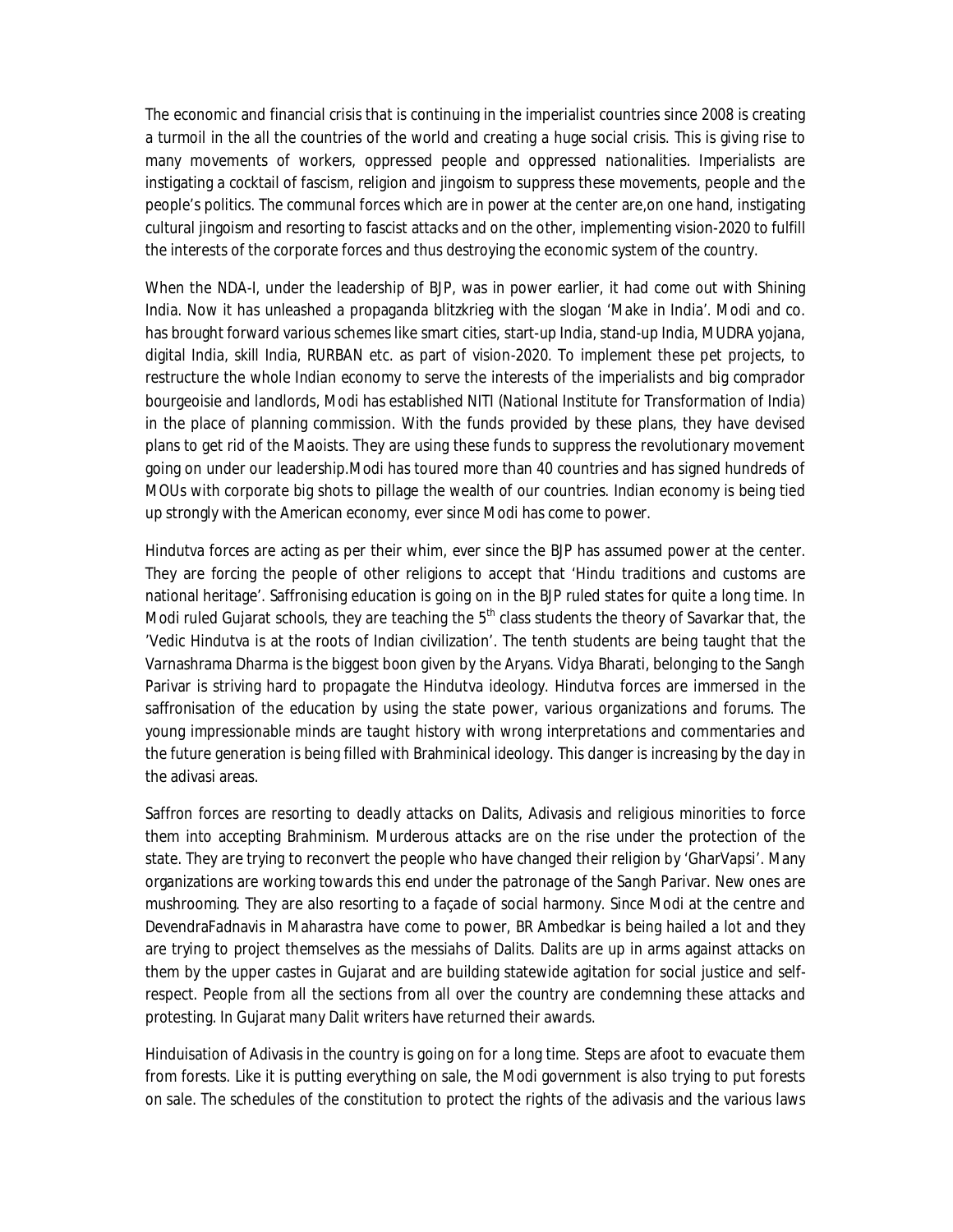made by various governments like the Prevention of Atrocities on SCs and STs Act, PESA, new forest policy, Chota Nagpur tenancy Act etc. are thrown into the dustbin and are making new laws like Domicile Act in Jharkhand where non-tribals who are settled there for the past 30 years are being given rights on par with tribals with respect to land, thus paving way for displacing adivasis and plundering the forest wealth. Hindutva forces have intensified their cultural attack to co-opt the adivasis into them. Chowdaries, Bhils and Gamiths, who were adivasis before the Modi regime, have been hinduized and Ram has been added as a surname for adivasi names. In the Aashram schools being established in the adivasi area, one is compelled to take meals only after saying Hindu prayers. They are establishing Vanavasiinstitutionswith the aim of inclusion of adivasis in to the fold of their Parivar. A section of the adivasis was used extensively in the pogrom of 2002 in Gujarat and in the attack carried out on the adivasi Christians in Kandhamal in 2008. Adivasis are recruited into Sendra, Salva Judum and commando forces and are put in the forefront while carrying out attacks on the revolutionary movement. NDA government has taken a decision to form special battalions with adivasis. Adivasi masses throughout the country are opposing this act of the government. Adivasi intellectuals, well-wishers, democrats and true secularists are siding with the adivasis and are standing in solidarity with them.

Hindutva forces are carrying out attacks on the Muslims in the country since the division of the country. Hindu communal forces are the main reason for the many communal disturbances that erupted at many places in the country in the past two years.

After Modi came to power, erstwhile Hindu communalist convicts are coming out of jails with their chests thumping. People have clearly understood that the 'State' is clearly defending and protecting the Hindu communal forces when the murderers and criminals right from SadhviPragna Thakur to the murderers like those involved in the Gulbarg society massacre walked free.

Many state governments have banned beef. On this pretext, the Hindu communal forces are resorting to severe attacks on the Muslims with false allegations. Many Muslim youth are accused of being terrorists, separatists and ISI agents and are being sent behind bars by fabricating false cases. People are in fact realizing that 'saffron terrorism' is increasingly becoming an internal security threat to the country.

State terrorism is resorting to cruel attacks in the revolutionary movement areas in the East and Central India to wipe out any traces of democracy. The aim of this police state under the leadership of this BJP government under Fascist leadership is to eliminate political opponents by accusing them of being Maoists and Maoist sympathisers. We can establish real democracy when the revolutionary movement emerges as a political alternative by destroying state violence.

#### Dear comrades and Friends,

When one talks of international terrorists, people raise their accusing finger towards war mongers Bush, Blair and Obama. Likewise it is becoming increasingly clear to the people that the real terrorists in our country are Modi, Amit Shah, Mohan Bhagawat and their ilk of the saffron brigade. These forces are unable to bear any progressive and rational thoughts. BJP governments are taking up big campaigns and special missions by the security forces to eliminate the revolutionary forces. The youth in Kashmir is being killed brutally for raising their voice for 'Azad Kashmir'. The number of the dead has increased to more than 60. Curfew was imposed on the whole of Kashmir valley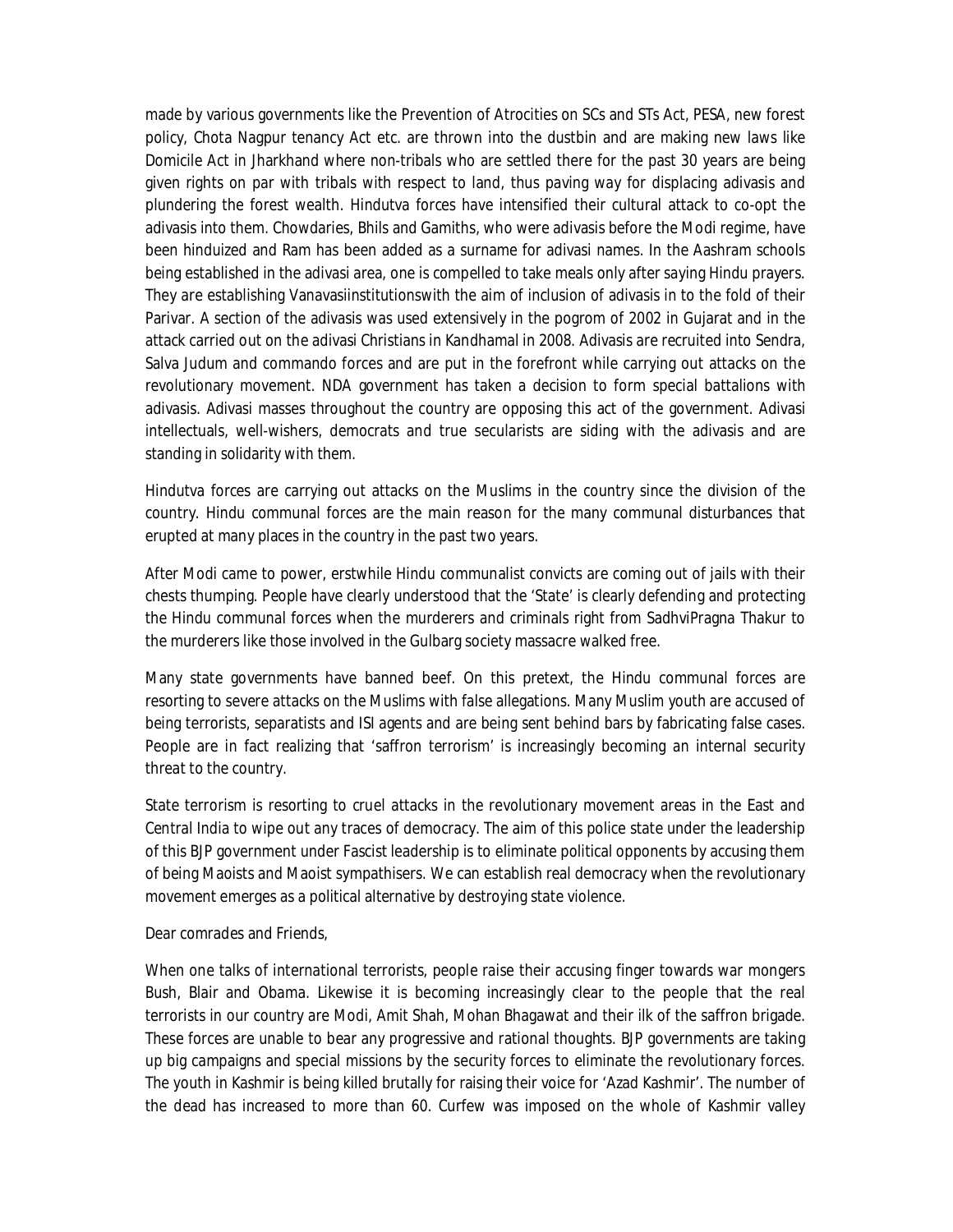consecutively for forty days in an unprecedented way. Students, intellectuals, artists and writers are coming out in protest in various forms against the intolerance of the Hindu communal forces.

Common people are encountering unprecedented hardships because of the neo-liberal economic policies that the governments have been adopting for the past two decades. People are suffering from the high prices of commodities. Unemployment is growing. Lakhs of workers are losing jobs as the Modi government is privatizing many public sector industries including the defense sector. The hard won rights of the workers are being trampled from the time of Indira Gandhi to Modi, even while reciting the mantra of 'ShramayevaJayathe'. The increase of financial burden on essential services like health and food, abrogation and/or cutting down on the welfare measures is having a severe impact on the workers and peasants.

Heaping praise on the peasantry, Modi is promising that he will double their income by 2022. Marathwada peasantry has responded that their income at present is zero and it would double to two zeroes by 2022. Agricultural scientists have come up with the statistics that the annual income of the peasants at present is Rs.20000 and even if it doubles to Rs.40000, it would be still less than two month salary of a fourth grade employee. Lawyers, doctors, students, government employees, workers, anganwadi workers, farmers, women, workers and people of all other sections are fighting against the neo-liberal economic policies.

The central government has celebrated its two years in office with pomp. On this occasion, central home minister Mr. Rajnath Singh has given a call in Bilaspur for the Maoists to shun the weapons and come for talks. He also warned that the government would not remain a mute spectator. Another minister Venkayya Naidu announced that there wouldn't be any talks with those who don't have faith in the constitution. This is the attitude of the government towards the talks. Our party never hesitated to go for talks when it served the interests of the revolution. Our party has already announced that we would definitely consider going for talks if the armed forces stop repression, ban on our party is lifted and the comrades in jails are released and we are invited for talks. Recently, when FARC in Columbia relinquished its fifty year old armed struggle and signed an agreement with the government, some forces in our country have urged us also to emulate them. Revisionists, Indian government and some liberal intellectuals argued in 2006 that the Indian Maoists also should emulate the Nepal Maoists when they left the path of armed struggle and plunged into the quagmire of parliamentary politics. It was projected as an ideal path to be followed. But what has the history proven to us? What gains have the Nepalese people made? We also have the negative experience of the organizations in the North-East which are immersed in futile talks with the Indian government for many, many years. Recently, IromSharmila also ended her 16 years long hunger strike after losing faith in the peaceful, non-violent method. Of course she forgot the interests of her Manipuri people. In fact, the people of our country have lost faith in any bourgeoisie or revisionist party and are taking the path of struggle for the resolution of their issues.The crisis is intensifying in the world imperialistcapitalist system and the semi-feudal and semi-colonial system in our country. The objective conditions are becoming favorable for revolution. We are confident that we will be achieving more victories in the future. Let us fight with determination.

#### Dear Comrades,

The basic policy of the Indian ruling classes, serving the interests of the imperialists and the comprador big bourgeoisie and big landlords, in the repression unleashed on the revolutionary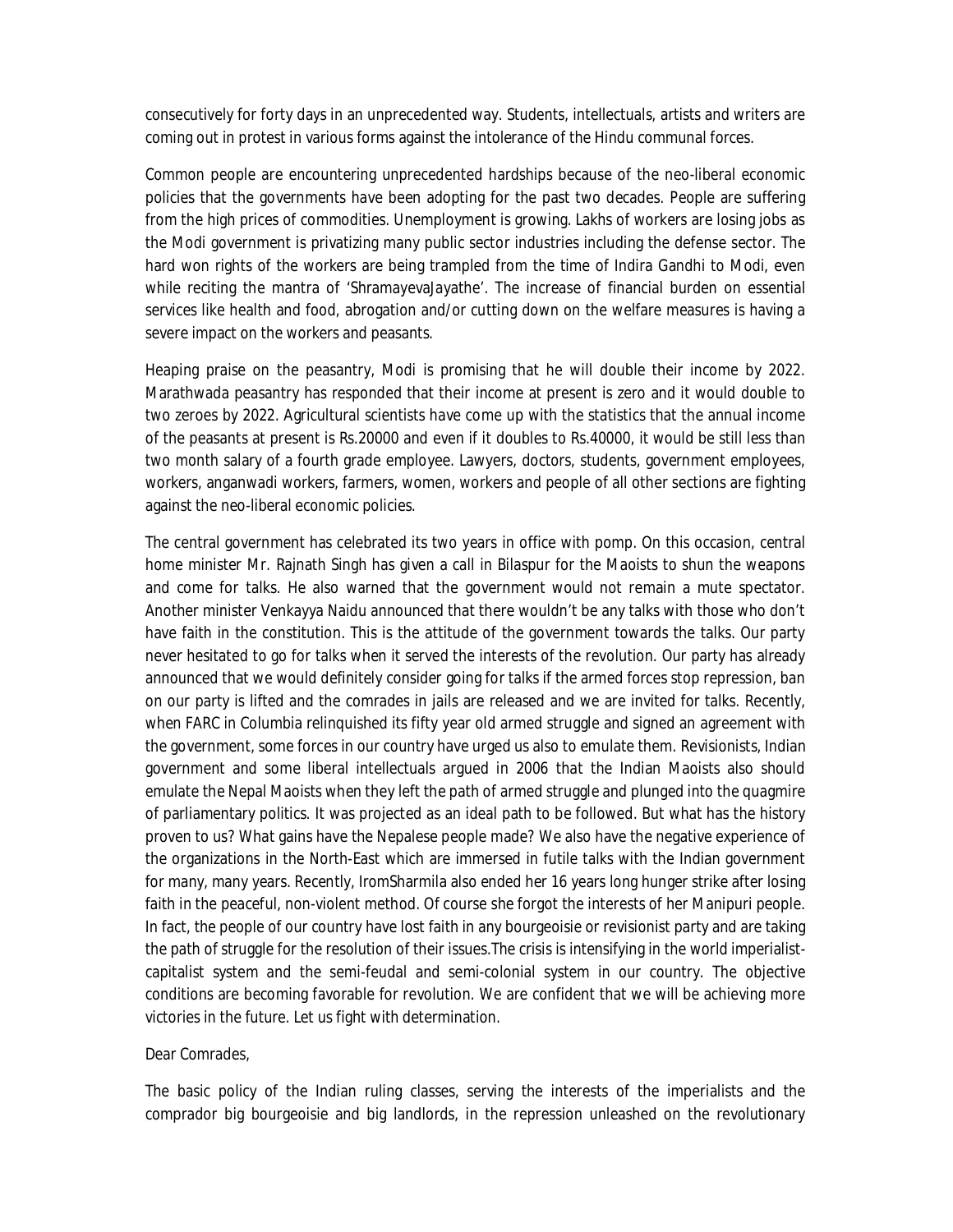movement and the people, the encirclement and mopping up operation, and the white terror is that it is not limited to some normal repressive measures. Carrying out political and ideological attacks is the most important element that constitutes this policy. They cannot achieve their aim by only resorting to the repressive campaign without at the same time carrying out ideological and psychological war.

The aim of all the repressive measures and the ideological pressure that the imperialists and their lackeys, the Indian ruling classes bring upon the revolutionaries and the people is very clear and that is to hold on to their power and repress the people's struggle that challenges their hegemony, to put an end to the people's struggles and to make the people accept their semi-colonial, semi-feudal system or to make them bow down to their system. This is the essence of the LIC policy. They implement various policies towards this end. Without going into whether they will be able to implement their policies effectively or if those will yield the desired results, we can say for sure that these policies cannot have a decisive say in the outcome. In contrast, the ideological and political strength, and the policies of the very revolutionaries that they want to wipe out will play a decisive role. It is quite obvious through their practice and outlook. Therefore, the policies of the revolutionaries and not those of the enemy are the decisive factor.

Class enemies are not really very strong, because this is class war. Yes, this is a class war between the oppressors and the oppressed; between the exploiters and the exploited; the haves and havenots; the hungry people and hoarders: between the imperialists, landlords and the comprador big bourgeoisie and the oppressed people like workers and peasants. This is a war between justice and injustice. This war has started because of the private property, exploitation and as the society is divided into classes. This will come to an end only with the abolition of the private property, exploitation and the classes. Class struggle is an objective reality irrespective of the wishes of the classes. Classes cannot put an end to these wars. Only those who understand this fact can fight for the classless communist society which will put an end to all the wars. Only they can mold their ideology, politics and practice in accordance with that. This is what class consciousness is. Exploiting ruling classes, oppressors of the people and their mercenary forces will shout from roof tops that they will wipe out the mountains, the forests and make the statenaxal-free etc. etc. and that the maoists would never succeed. In contrast to this, defeat or victory is dependent on the aims and the decisiveness of the people fighting in the forests, plains, villages and the towns. The ideology of Marxism-Leninism-Maoism is stating that this is the age of revolutions. Even the ruling classes are saying that the  $21<sup>st</sup>$  century is the century of revolts and are gearing up to take preventive steps to suppress revolutions. That is because they have left only hunger, poverty and injustice to the people. Their exploitative economic system is at its root. Ruling classes know pretty well that the people will revolt against this. In the present modern society, their 'democratic' governments can only divert the people from the issues, but cannot solve the problems faced by them.Their goal is to maintain the status-quo of the exploitative system and to suppress the anger of the people and the revolutionary violence that they adopt. So, they constantly try to study the weaknesses of the movement and to strike blows to the movement based on those weaknesses. Ruling classes also know their weaknesses and they also try to overcome them. But, they will never succeed in their endeavor. This is because their interestslie in exploitation only. We know our strengths and weaknesses and also whom we are fighting against. We can definitely overcome our weaknesses.That is the reason we announce that they can never defeat us and the broad masses, that they cannot defeat the people's war and that we shall definitely achieve victory. Only the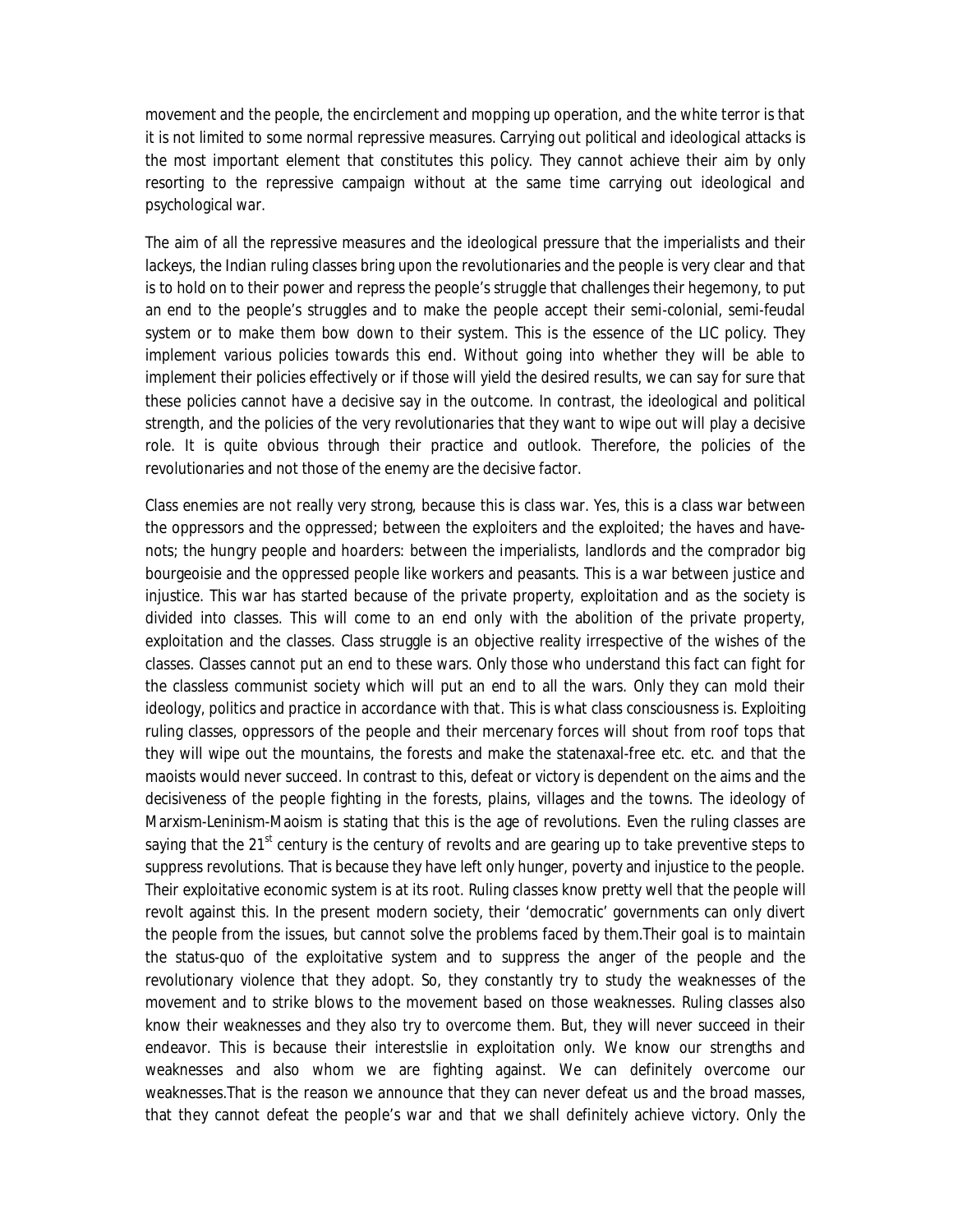people's war has the ability and capacity to face and counter the multi-pronged attack in ideological, political, military, social and cultural fields that the imperialists and their lackeys, the comprador bureaucratic big bourgeoisie and the big landlords, are unleashing on the oppressed people belonging to workers, peasants and the middle classes. The class enemies may impose a very harsh war, but the people's war will not rest until they are wiped out, beaten back and the oppressed people achieve success.

Quoting Lenin, Mao gave a call to 'Dare to fight! And Dare to Win'. He elaborated these calls thus – it is not enough to dare to fight but you have to dare to win also. To win, we have to have decisiveness and bravery. A special desire is needed for this. Until the revolution is successful, we have to thoroughly analyze the things that are initially beyond comprehension and advance until the new democratic society emerges from the ashes of this exploitative system and further advances to socialist and communist societies. Decisiveness and daring should be such that it should be able to visualize the whole path that makes the revolution victorious and to wipe out the semi-colonial and semi-feudal system in countries like India and the imperialist system, that is not only destroying the lives of billions of people but has become a serious threat to the very survival of the mankind.

Let us take up the following tasks in the coming year to overcome the difficult situation we are facing to better utilize the excellent revolutionary situation that is becoming favourable for revolution within the country and worldwide.

### **Tasks:**

 Let us defeat the third phase of the Operation green hunt and the Bastar Mission-2016 and Saranda Action Plan which are a part of it! Let us advance to achieve more victories in the people's war in order to fulfill the central task.

We should analyze the experiences of the people's war we have been waging for the past one year against the third phase of the Operation green hunt and the Bastar Mission-2016 and Saranda Action Plan which are a part of it. We have to take positive and negative lessons from it after analyzing and synthesizing it. We have to formulate appropriate plans, tasks and suitable tactics to achieve more victories. We have to also devise suitable methods of mass line to unify the will and capabilities of our people's war.

- Let us consolidate the party committees at all levels by the Bolshevization campaign.
- $\bullet$  Let us celebrate the 50<sup>th</sup> anniversaries of the Great Proletarian Cultural Revolution and the Naxalbari revolt, centenary of the world shaking socialist revolution of Russia and the bicentenary of the Marxist international proletarian teacher Karl Marx with a lot of revolutionary zeal and fervor!
- Let us concentrate on the revolutionary land reforms that are at the core of the new democratic revolution.

Revolutionary land reforms will be the core essence of the new democratic revolution. They will liberate the peasant masses, who are the majority among the population, economically, politically and culturally. This is the way to win the firm support of the peasant masses and make success the new democratic revolution through protracted people's war. The drama of land reforms of the reactionary ruling classes is no longer working and hence they are trying to act as though they are providing the landless agricultural labourers, who cannot afford to